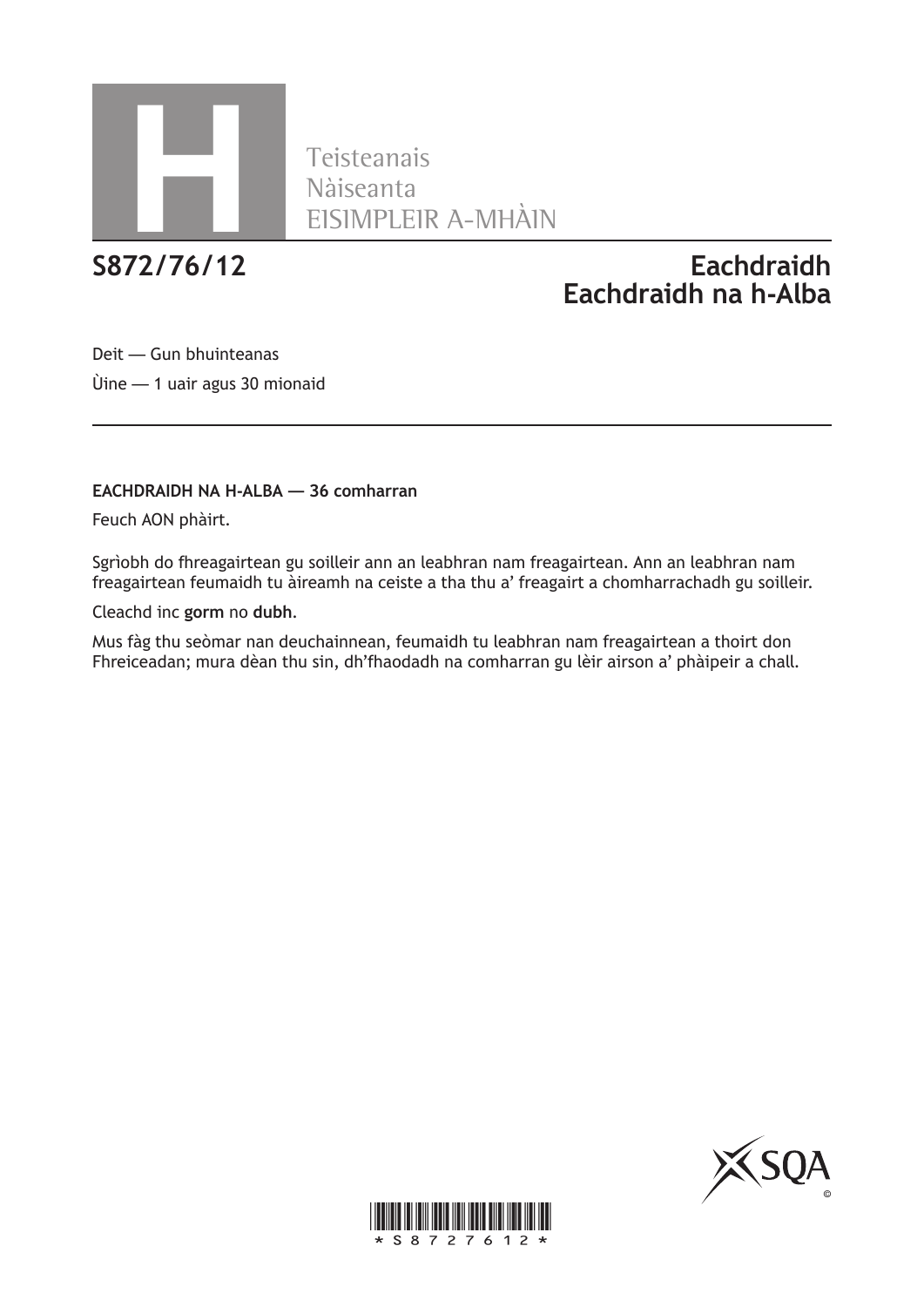# **EACHDRAIDH NA H-ALBA**

Feuch AON phàirt

# PÀIRTEAN

|    | A. Cogaidhean na Saorsa, 1249–1328    | duilleag 03 |
|----|---------------------------------------|-------------|
|    | B. Linn an Ath-leasachaidh, 1542-1603 | duilleag 05 |
|    | C. Cùmhnant an Aonaidh, 1689-1740     | duilleag 08 |
|    | D. Imrich agus Impireachd, 1830-1939  | duilleag 11 |
| E. | Buaidh a' Chogaidh Mhòir, 1914-1928   | duilleag 14 |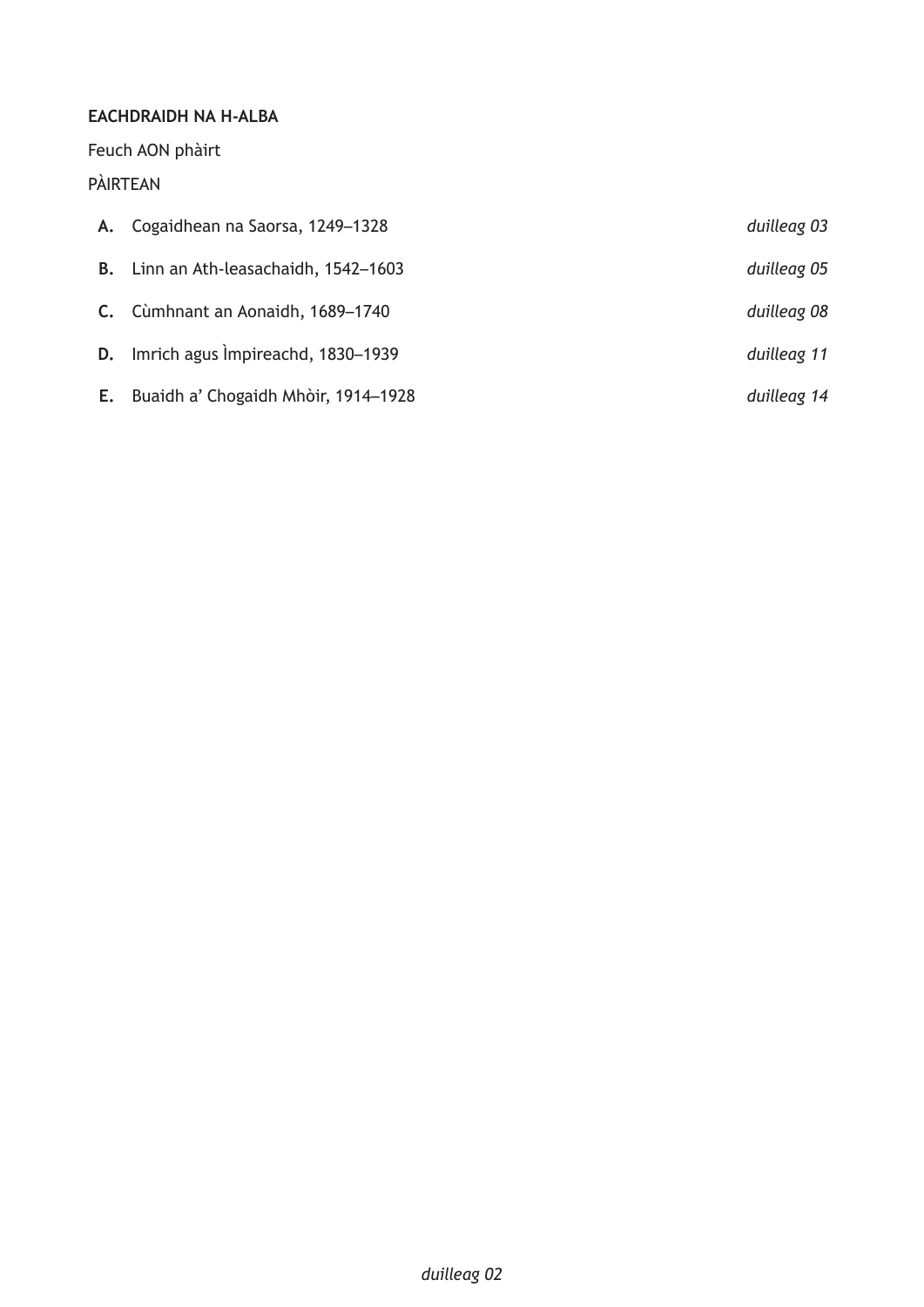### **PÀIRT A — Cogaidhean na Saorsa, 1249–1328**

**Dèan sgrùdadh air na stòran gu h-ìosal agus feuch a h-UILE ceist a tha a' tighinn às an dèidh.**

**Stòr A** bho aithris le uaislean na h-Alba mar fhreagairt don iarrtas a rinn Eideard I ann an Norham, An Cèitean 1291.

Fàilte. Tha sinne, riochdairean coimhearsnachd phoilitigeach na h-Alba, a' toirt taing do Mhòrachd, Rìgh Eideard I, airson coibhneas mòr do dh'Alba. Tha sinn a' toirt freagairt don iarrtas aig Eideard I ann an Norham, gum biodh e aithnichte mar àrd-uachdaran air Alba, mus tèid aige air breithneachadh air tagraichean còir-sheilbh na h-Alba. Chuir muinntir na h-Alba sinne an seo a ràdh nach aithne dhaibh dad mun chòir seo air àrd-uachdranachd na h-Alba, agus nach motha na sin a chunnaic iad riamh Eideard I no a shin-sinnsirean a bhith ga h-agairt. Mar sin chan eil cumhachd againn freagairt a thoirt do thagradh Eideird I oir chan eil rìgh againn chun am bu chòir an t-iarrtas a chur, agus 's ann aig rìgh a-mhàin a tha cumhachd freagairt a thoirt. Thug Rìgh Eideard I fhèin gealladh gum biodh Alba neo-eisimeileach ann an Cùmhnant Birgham-Northampton.

**Stòr B** bho G.W.S. Barrow, *Kingship and Unity, Scotland 1000–1306* (1981).

Gu mì-fhortanach, chaidh Anndra Moireach a leòn gu bàs aig Drochaid Shruighlea agus chaochail e san t-Samhain 1297. Ach, bhon a chuir feachd nan saighdearan-coise, aig Uilleam Ualas agus aig Anndra Moireach, fodha cho dona an eachraidh a chuir Surrey agus Hugh de Cressingham nan aghaidh aig Blàr Drochaid Shruighlea air 11mh Sultain 1297, theab Sasainn smachd armailteach a chall ann an Alba. Bha Ualas a-nis na ghaisgeach. Bha an Roinn Eòrpa an Iar air a beò-ghlacadh leis a' bhuaidh a fhuair e. Chaidh a dhèanamh na ridire, agus às dèidh sin na neach-gleidhidh. Bha e fhathast às leth Rìgh Iain, ach bha e cuideachd às leth Coimhearsnachd na Rìoghachd. Bha ceannardan dualchasach na h-Alba a' sabaid ann am feachd Ualas agus theich feadhainn, fiù 's às a' phrìosan ann am Flannrais, airson taic a thoirt dha.

**Stòr C** bho Michael Brown, *The Wars of Scotland, 1214–1371* (2004).

Ma bha a' bhuaidh armailteach aig Drochaid Shruighlea soilleir, cha robh a' bhuaidh phoilitigeach idir cho cinnteach. Le Uilleam Ualas is Anndra Moireach os an cionn, fhuaradh rìoghachd Alba air ais bho Shasainn le arm a bha ag obair gun cheannardas nan uaislean Albannach. Gun teagamh bha taic aig Ualas bho uaislean leithid an Stiùbhaird agus Lennox, ach cha robh bhon h-uile duine dhiubh. Bhathar ag ràdh gur ann 'le fòirneart a thug Ualas buaidh air na h-uaislean co-dhiù bha iad ag aontachadh ris no nach robh'. Ach bha strèan fhathast sa cheannardas. Nuair a chuir Ualas easbaig ùr, William Lamberton, ann an dreuchd ann an Cill Rìmhinn nuair a chaochail an t-Easbaig Friseal, dh'fhàs daoine amharasach a-rithist. Bha bàs Fhriseil agus dreuchd Lamberton a' ciallachadh gun do chaill na Cuimeanaich caraid cumhachdach agus cha robh earbsa aca ann an Ualas.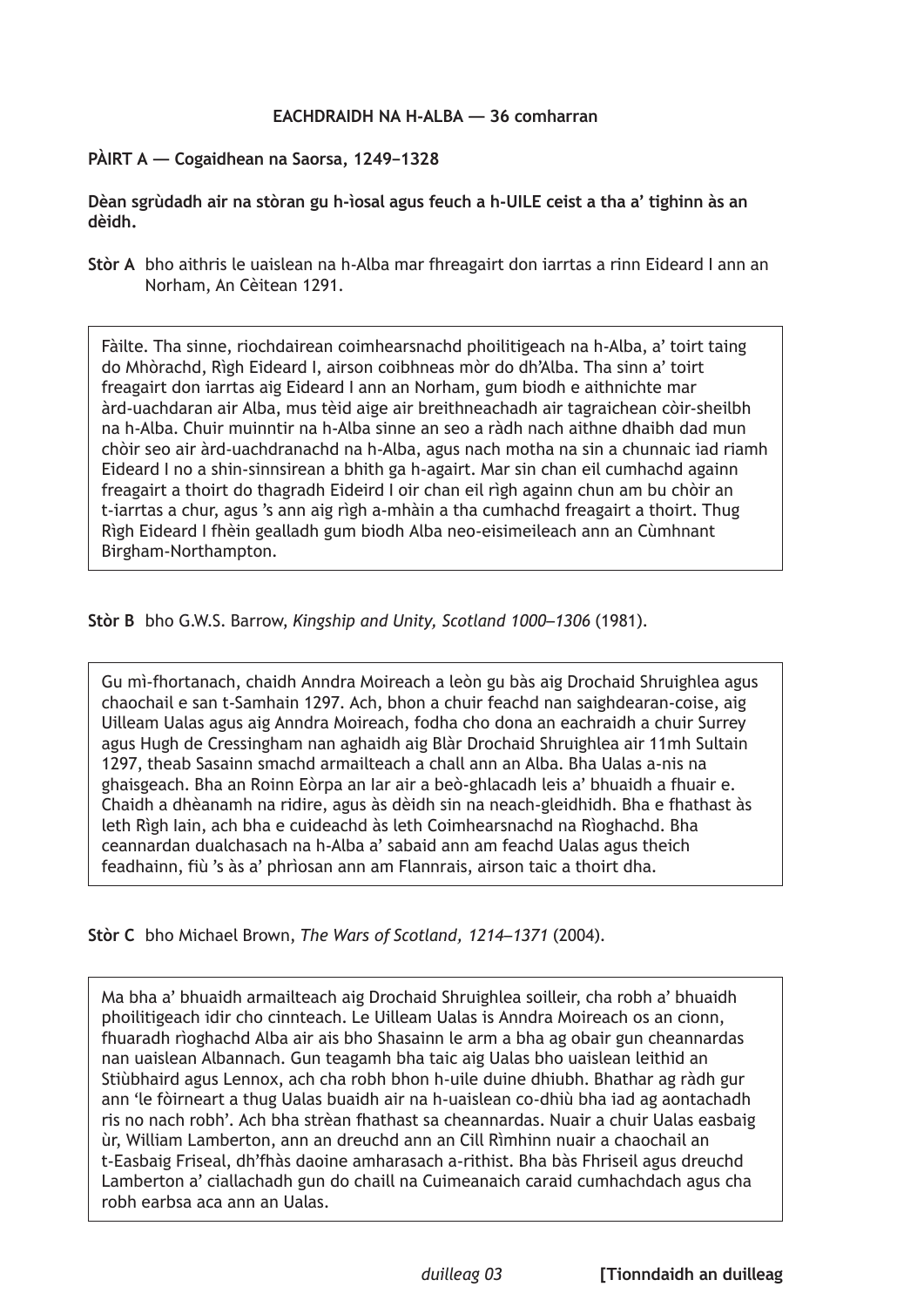**8**

**8**

**10**

**10**

### **EACHDRAIDH NA H-ALBA — PÀIRT A (a' leantainn)**

#### **Stòr D** bho Fiona Watson, *Scotland from Prehistory to the Present* (2003).

Bha cumhachd teaghlach nan Cuimeanach, aig an robh dlùth cheangal ri fear a bha càirdeach dhaibh, an Rìgh Iain a chaidh a chur far a' Chrùin, a' ciallachadh gun robh duilgheadas mòr aig Brus. Ach gu fortanach do Bhrus, cha do nochd na Cuimeanaich riamh deagh chomas ann an cùisean armailteach. Bha Brus fhèin air a dhol na cheannard guerrilla seòlta agus èifeachdach gu math luath. Bha Alba a' cur barrachd meas air na buadhan sin na ann a bhith a' cumail ris na riaghailtean stèidhichte. Bha an rìgh ùr cuideachd fortanach gun robh e air chomas sgioba dlùth de chomanndairean armailteach a thàladh thuige fhèin agus a chumail. Bha na comanndairean sin a cheart cho èifeachdach ann an cùisean armailteach ri Brus fhèin. Mar sin b' urrainn Brus cogadh a chumail a' dol air iomadh aghaidh, agus chuir e an aon bhràthair a bh' aige a bha fhathast beò, Eideard Brus, agus fear Seumas Dùbhghlas a bha glè dhìcheallach, sìos a Ghall-Ghàidhealaibh airson dèiligeadh ris an luchd-taic a bh' aig Balliol an sin, agus chaidh e fhèin a phrìomh sgìre nan Cuimeanach ann an Loch Abar, Bàideanach agus Bàideanach agus Bùchainn.

### **Feuch air a h-UILE ceist a leanas.**

**1.** Dèan measadh air dè cho feumail 's a tha **Stòr A** mar fhianais air tagradh na h-Alba gu Eideard I agus an co-dhùnadh ann an Norham.

*Ann a bhith a' tighinn gu co-dhùnadh bu chòir dhut iomradh a thoirt air*

- *• an tùs agus air an amas a bha 's dòcha aig an stòr*
- *• susbaint an stòir*
- *• d' fhiosrachadh fhèin.*
- **2.** Mìnich na h-adhbharan air carson a bha duilgheadasan sa cheangal eadar Iain Balliol agus Eideard I.
- **3.** Dè uiread 's a tha **Stòran B** agus **C** a' sealltainn dhuinn mu na diofar mhìneachaidhean a th' ann air an dreuchd a bh' aig Uilleam Ualas nuair a bha Alba a' seasamh an aghaidh Shasainn?

*Cleachd na stòran agus d' fhiosrachadh fhèin.*

**4.** Dè cho slàn 's a tha **Stòr D** a' mìneachadh nan adhbharan airson mar a fhuair Raibeart Brus cumhachd agus mar a shoirbhich leis?

*Cleachd an stòr agus d' fhiosrachadh fhèin.*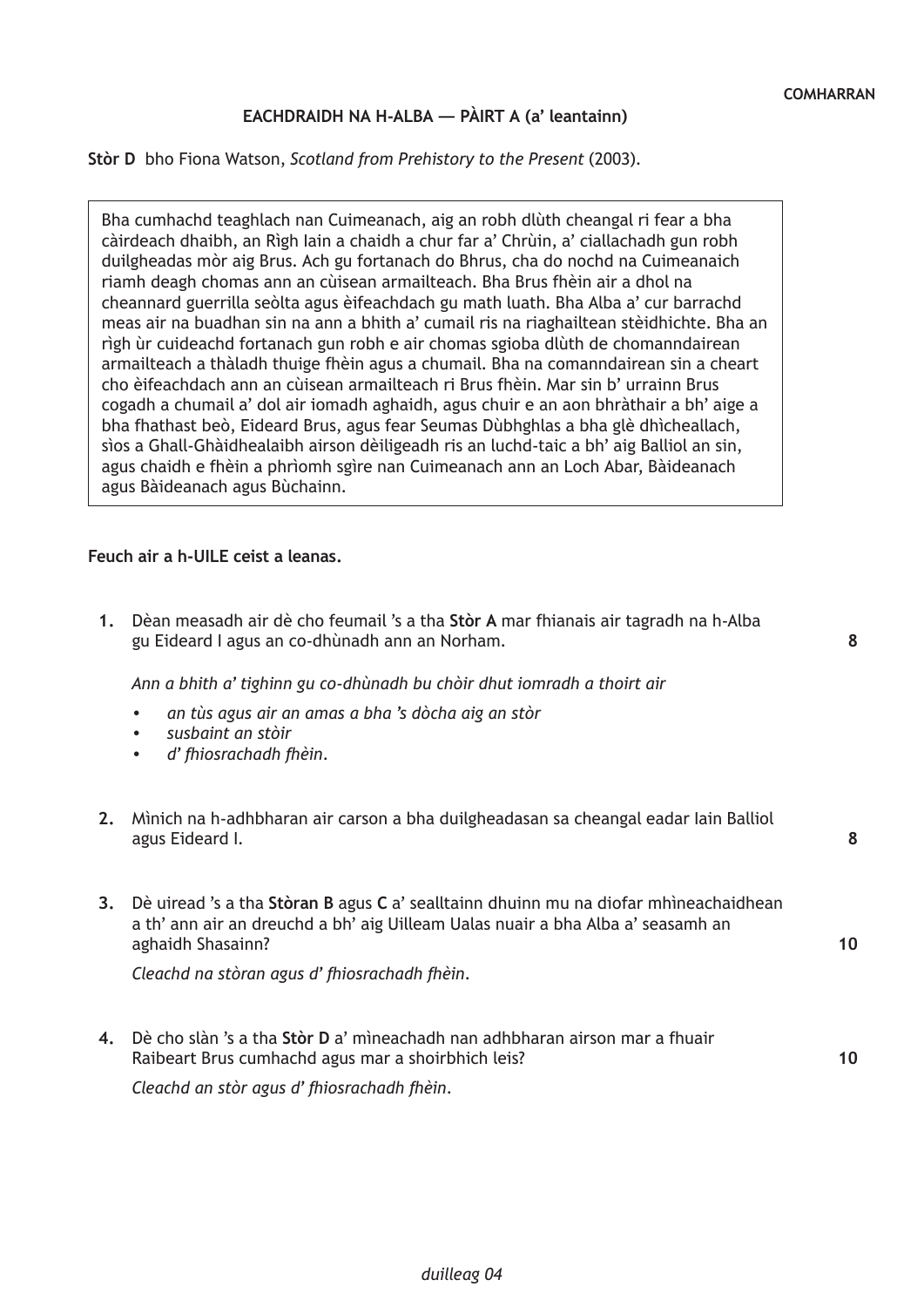**PÀIRT B — Linn an Ath-leasachaidh, 1542–1603**

**Dèan sgrùdadh air na stòran gu h-ìosal agus feuch a h-UILE ceist a tha a' tighinn às an dèidh.**

**Stòr A** bho 'Beggars' Summons' a chaidh a sgrìobhadh gu na manaich: 1d Faoilleach 1559.

Tha gearainean againne a tha dall, a tha crom, banntraichean air an leabaidh, dilleachdain agus bochdan eile mu na manaich uile san rìoghachd. Tha sinn airson gun tèid eu-ceartan san àm a dh'fhalbh a chur ceart agus ath-leasachadh a bhith ann san àm ri teachd. Bhon a tha uimhir againn ann, agus sinn cho bochd agus a' fulang ainneart le ur dòighean ceàrr, tha sinn den bheachd gum feum sinn a dhol nur n-aghaidh seach leigeil leibh a bhith a' goid às na taighean-loidsidh againn agus an uair sin gar fàgail gu dhol bho fheum agus bàsachadh air sgàth bochdainn. Bha sinn den bheachd gum biodh e glic rabhadh a thoirt dhuibh le sgrìobhainn phoblach a chrochadh air na geataichean agaibh, gum feum sibh, eadar seo agus Là na Caingis, sibh fhèin a ghluasad a-mach às na manachainnean airson gum faigh sinn toileachas bho na rudan a bhuineas dhan Eaglais. Mura fàg sibh, thèid sinn a-steach agus gabhaidh sinn thairis na taighean agaibh agus sadaidh sinn a-mach sibh.

**Stòr B** bho làrach-lìn.

Cha robh Seumas VI ach na leanabh nuair a thàinig e gu bhith na rìgh air Alba an dèidh dha mhàthair, Màiri Banrigh na h-Alba, an crùn a leigeil dhi. An dèidh a thogail ann an dòigh chruaidh còmhla ri teaghlach nam Mars, an luchd-cùraim aige, bha Seumas na oighre air rìoghachd bhochd le iomadh trioblaid. Fhad 's a bha e òg, bha ceithir tànaistearan a' riaghaldh Alba. B' ann aig an àm sin a chaidh sìol na còmhstri ris an Eaglais a chur. Nuair a bha e aig aois a b' urrainn dha riaghladh leis fhèin, bha Seumas a' cumail a-mach gun robh còir an Rìgh a' tighinn gu dìreach bho Dhia. Bha e a' cur a thaic ri modal Eaglais Phròstanach Shasainn le easbaigean agus an Rìgh mar Cheann oirre. Ach bha Clèirich ag ràdh gun robh cumhachd thairis air an Eaglais a' tighinn gu dìreach bho Dhia. Ged a chuir cuid de Chlèirich dhìleas, mar Andrew Melville, ceist ann am beachdan Sheumais, neartaich a bheachd gum bu chòir ùghdarras a bhith aige air an Eaglais. Bha seo soilleir nuair a fhritheil an Rìgh a h-uile Seanadh Coitcheann eadar 1597 agus 1603, agus sin a' neartachadh a bhuaidh. San fharsaingeachd, agus a dh'aindeoin strèan, bha an dà thaobh rèidh ri chèile fhad 's a bha e a' riaghladh.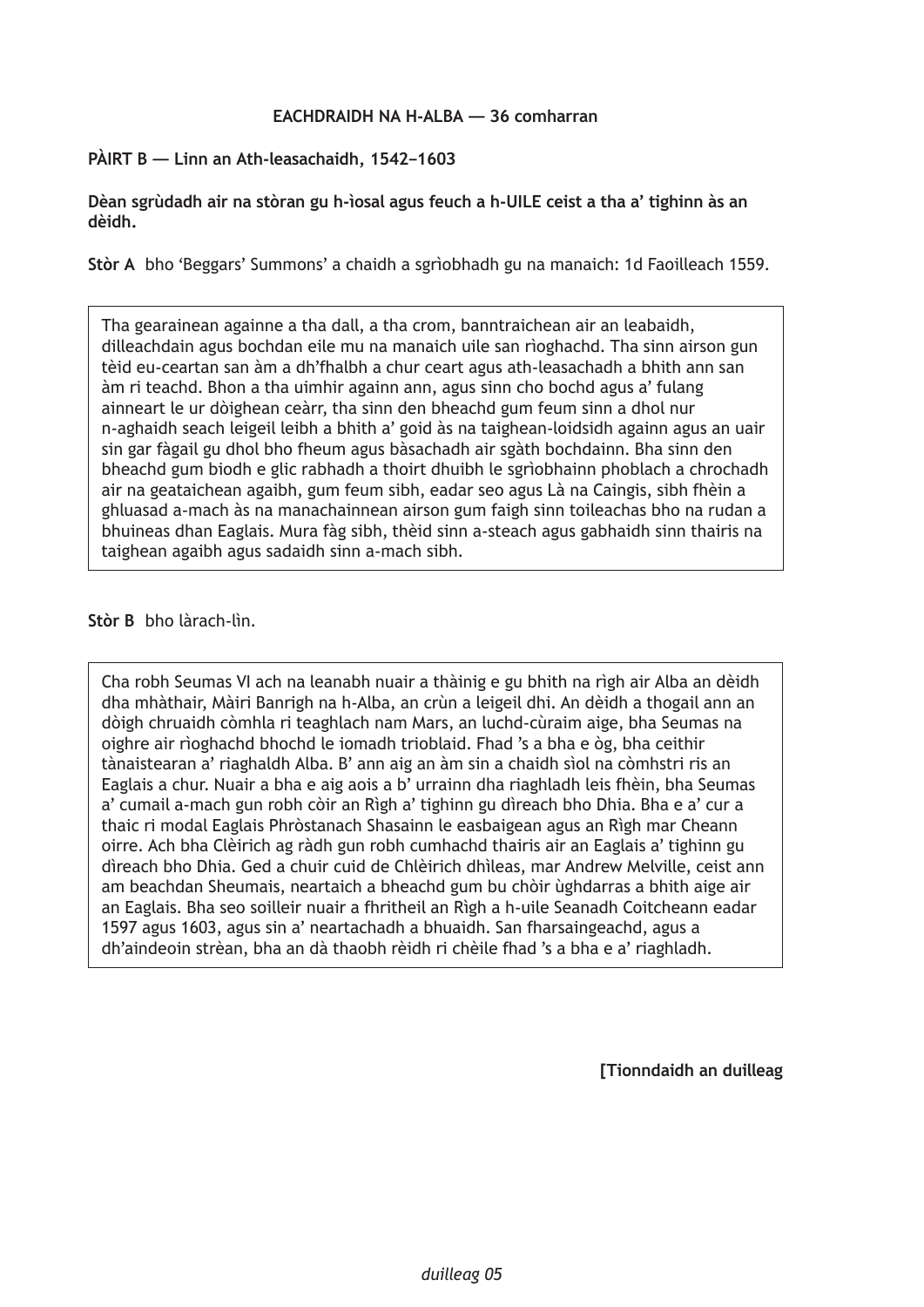### **EACHDRAIDH NA H-ALBA — PÀIRT B (a' leantainn)**

**Stòr C** bho Ralph A. Houlbrooke (deas.), *James VI and I: Ideas, Authority and Government*, (2006).

Thug an teagasg aig an taoitear aige, Deòrsa Bochanan, buaidh mhòr air Seumas agus fhuair e foghlam Pròstanach. Bha Seumas gu mòr den bheachd gum bu chòir smachd a bhith aig rìghrean air an eaglais agus thug sin buaidh air a bheachd mun stàit is mun eaglais. Dh'adhbharaich seo còmhstri mhòr fad na h-ùine a bha e a' riaghladh. Cha robh e an-còmhnaidh follaiseach, ach bhiodh e a' tighinn am bàrr gu cunbhalach. Agus na bu mhiosa buileach, bha Seumas buailteach a bhith fàbharach ris na h-uaislean Caitligeach. Dh'fhaodadh do Sheumas fhèin gur e cùis dìlseachd a bha seo seach cùis creideimh, ach cha robh an Eaglais agus am buidheann Clèireach ga fhaicinn mar sin. Ach mu dheireadh nan 1580an, bha càirdeas na b' fheàrr ann ris an Eaglais. An dèidh na beachdan aige air creideamh fhoillseachadh ann an 1588 agus 1589, bha greiseag de shìth eadar e fhèin agus na h-ìochdarain Phròstanach. Aig an Àrd-sheanadh san Ògmhios 1590, thuirt e gum b' e Eaglais Chlèireach na h-Alba 'an eaglais bu dùrachdaiche air an t-saoghal'.

**Stòr D** bho A.M. Renwick, *The Story of the Scottish Reformation* (2006).

Ann an 1560 cha robh ach beagan mhinistearan ann an Alba a bha a' teagasg a' chreideimh ath-leasichte Phròstanaich. Ach ann an 1573 bha còrr is 500 dhiubh ga theagasg. Tha sin a' sealltainn mar a bha buaidh na h-Eaglais a' fàs. Ann an iomadh paraiste, bhiodh dithis mhinistearan, a bha eòlach air gnothaichean creideimh, a' frithealadh nan daoine. Bha an Eaglais cuideachd airson gum biodh foghlam na b' fheàrr air feadh na rìoghachd. Agus gu h-àraidh, bha daoine a-nis a' cluinntinn Facal Dhè nan cànan fhèin, rud a bha air leth prìseil. Le bhith a' leantainn stiùireadh na h-Eaglais, bha daoine a-nis air chomas a dhol chun an Tighearna Ìosa Crìosd airson slàinte. Dh'fhàs seirbheisean san Eaglais na bu shòlaimte oir sguir an ceòl, agus cluich an orgain gu h-àraidh, oir bha iad co-cheangailte ris a' chreideamh Chaitligeach. Bha beatha chruaidh aig na daoine.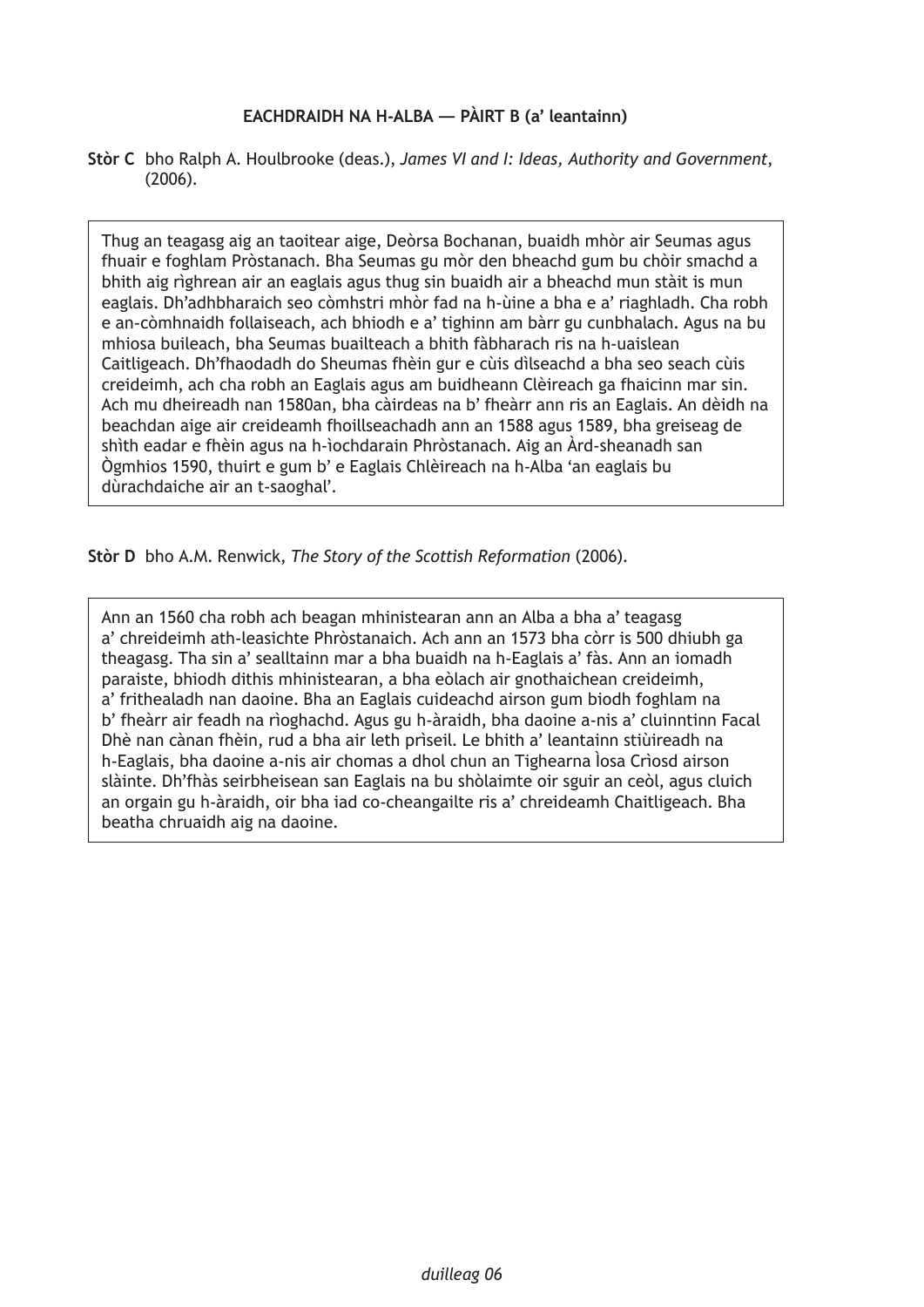# **EACHDRAIDH NA H-ALBA — PÀIRT B (a' leantainn)**

# **Feuch air a h-UILE ceist a leanas.**

| 5. | Dèan measadh air dè cho feumail 's a tha Stòr A mar fhianais airson nan adhbharan<br>gun robh Pròstanachd a' fàs ann an 1560?                                                                                      | 8               |
|----|--------------------------------------------------------------------------------------------------------------------------------------------------------------------------------------------------------------------|-----------------|
|    | Ann a bhith a' tighinn gu co-dhùnadh bu chòir dhut iomradh a thoirt air                                                                                                                                            |                 |
|    | an tùs agus air an amas a bha 's dòcha aig an stòr<br>$\bullet$<br>susbaint an stòir<br>$\bullet$<br>d' fhiosrachadh fhèin.<br>$\bullet$                                                                           |                 |
| 6. | Mìnich na h-adhbharan airson gun robh duilgheadasan aig Màiri, Banrigh na h-Alba,<br>ann a bhith a' riaghladh na h-Alba eadar 1561 agus 1567.                                                                      | 8               |
| 7. | Dè uiread 's a tha Stòran B agus C a' sealltainn dhuinn mu na diofar mhìneachaidhean<br>mun t-strì airson smachd fhaighinn air an Eaglais ann an linn Sheumais VI?<br>Cleachd na stòran agus d'fhiosrachadh fhèin. | 10 <sup>°</sup> |
| 8. | Dè cho slàn 's a tha Stòr D a' mìneachadh buaidh an Ath-leasachaidh air Alba, gu<br>1603?<br>Cleachd an stòr agus d'fhiosrachadh fhèin.                                                                            | 10              |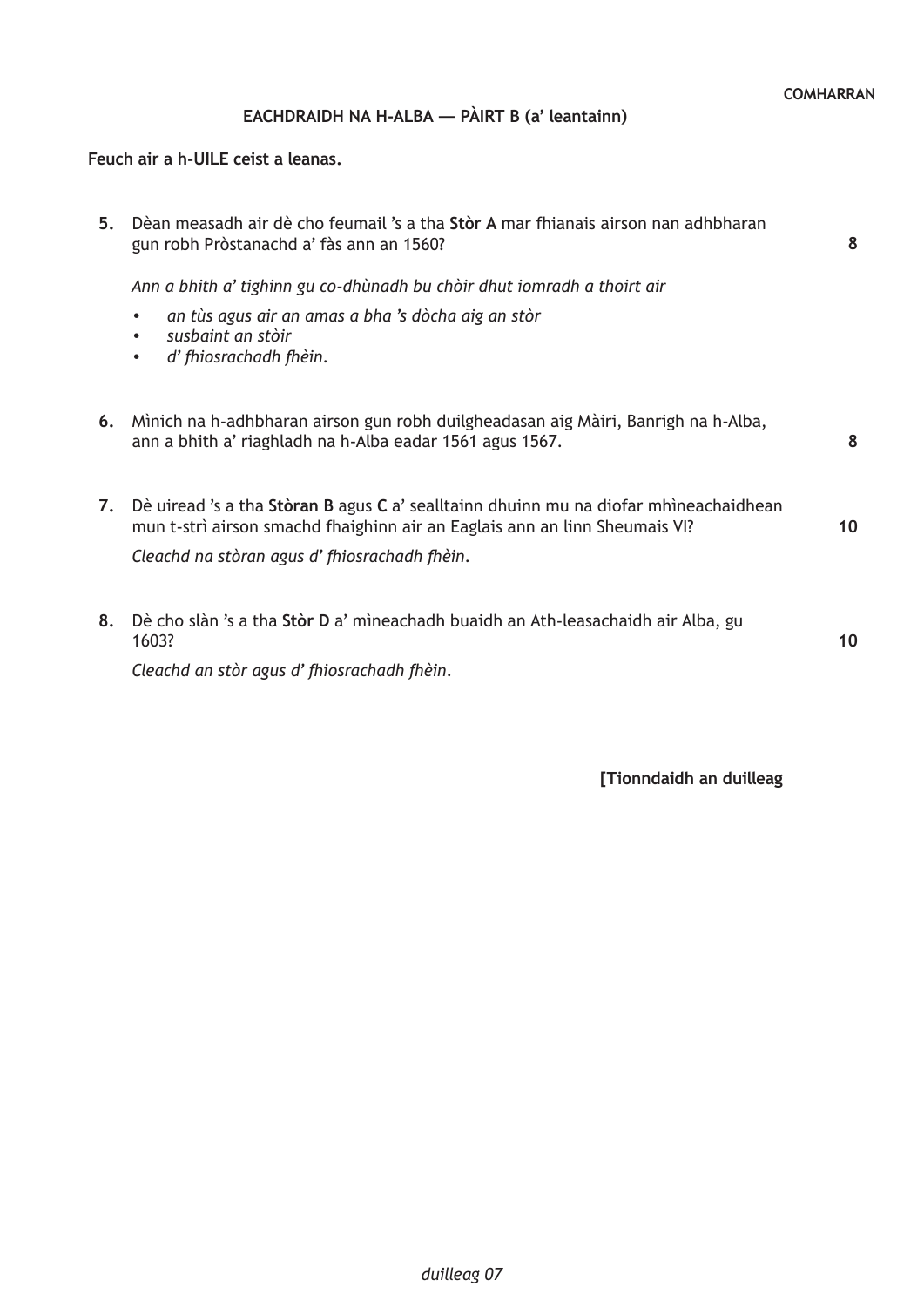### **PÀIRT C — Cùmhnant an Aonaidh, 1689–1740**

**Dèan sgrùdadh air na stòran gu h-ìosal agus feuch a h-UILE ceist a tha a' tighinn às an dèidh.**

**Stòr A** òraid sa phàrlamaid a rinn John Dalrymple, Iarla Stair, ann an deasbadan an aonaidh (1706).

Lean sinn eisimpleir dhùthchannan eile agus chruthaich sinn Companaidh na h-Alba airson a bhith a' malairt ris na h-Innseachan an Iar. Thog sinn bàtaichean agus rinn sinn plana airson colonaidh air Tairbeart Dharien. Cha b' e gun robh dìth dhaoine no dìth bhuill-airm, no dìth tapachd oirnn, ach dìth an rud a b' fheumaile: cha robh co-obrachadh càirdeil againn ri Sasainn. Tha buil thruagh na h-iomairt sin ro dhuilich airson a h-innse a-rithist. Ma chanas sinn dìreach nach do dhèilig na Sasannaich rinn mar chaidrich no mar charaidean no mar cho-ìochdarain rìgh Breatannach, ach mar spùinneadairean agus mar nàimhdean coimheach. Cha tug aonadh nan crùn tèarainteachd sam bith dhuinn. Cha robh dìon idir againn bho chòmhstri nàimdeil na Spàinne, a bha Sasainn a' brosnachadh. Chaidh a cholonaidh againn a sgrios. Dh'fhuiling sinn a' bhorbachd a b' uabhasaiche bhon nàmhaid.

**Stòr B** bho Simon Schama, *A History of Britain* (2001).

B' e àidseant dìomhair, air a phàigheadh le riaghaltas Bhreatainn, a bh' ann an Defoe. Ann an 1706 dh'fhoillsich e aistean san robh e a' cumail a-mach gun robh eachdraidh Bhreatainn na h-eachdraidh san robh càirdeas toilichte eadar Sasainn agus Alba. Ge b' e dè cho dùrachdach 's a bha na beachdan sin, no argamaidean sam bith bho phartaidh dhen Chùirt am fàbhar an aonaidh, b' e glè bheag a chreid iad. Chuir na Sasannaich romhpa buaidh fhaighinn: bha a' chomhairle a thug Defoe do dh'oifigearan Sasannach a' ciallachadh gun deach sùimean airgid a sgaoileadh am measg nam BP airson gum faigheadh iad na bhòtaichean a dh'fheumadh iad gus gun deigheadh Achd an Aonaidh tro Phàrlamaid na h-Alba. Rinn am Morair Godolphin cinnteach gun robh maoin ann a shàsaicheadh fèin-bhuannachd na h-Alba. B' esan Àrd-mhorair an Ionmhais ann an Sasainn. Chaidh gealltainn do dh'uachdarain ann an Alba a bheireadh taic dhan Chùmhnant gum faodadh iad sochairean nan uaislean a chumail.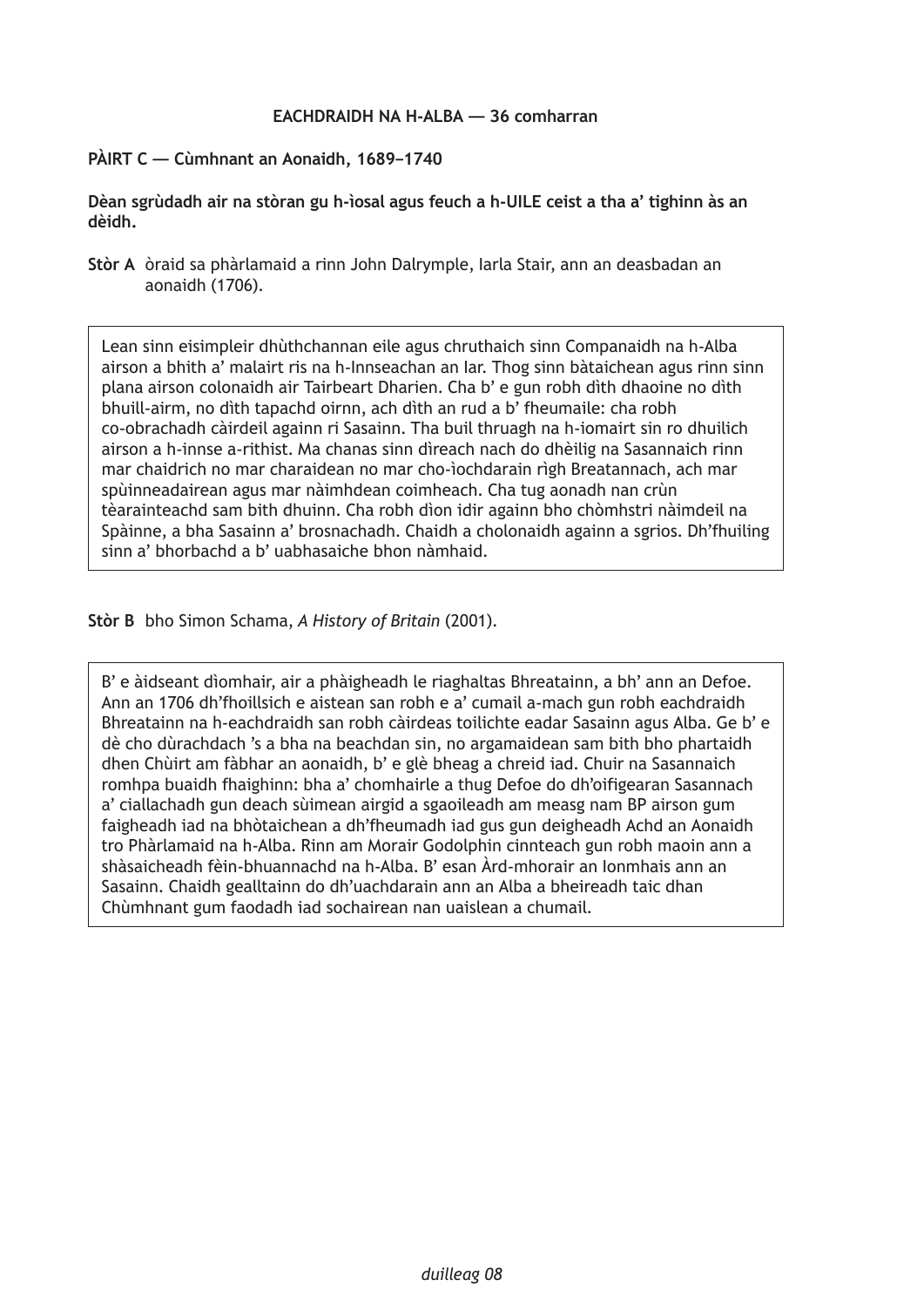# **EACHDRAIDH NA H-ALBA — PÀIRT C (a' leantainn)**

**Stòr C** bho Paul Henderson Scott, *The Union of 1707, Why and How* (2006).

Choinnich Pàrlamaid na h-Alba san Dàmhair 1706. Bha rudan sa Chùmhnant a thàlaidheadh daoine. Bhuannaich partaidh na Cùirte na bhòtaichean gu lèir, agus sin gun mòran oidhirp a dhèanamh air deasbad ri partaidh na Dùthcha no bodraigeadh ri reusanachadh. Ged as e mealladh borb a bh' ann, bha coltas gun robh an Ionannachd a' ciallachadh gun dèanadh Sasainn ais-phàigheadh do mhòran Albannach. Nam measg sin, bha buill de Phàrlamaid na h-Alba a chaill an t-airgead a bha iad air a shàbhaladh nuair a chaidh Darien às a chèile. Bha riaghaltas Shasainn coma ach dèanamh cinnteach às a' Chùmhnant, agus thabhainn iad oighreachdan mòra, prothaideach do dh'uaislean na h-Alba mar dhòigh air airgead a dhèanamh às dèidh an Aonaidh. Sgaoil Iarla Ghlaschu £20,000, a thàinig bho mhinistearan na Banrigh ann an Sasainn, am measg cuid de bhuill Pàrlamaid na h-Alba airson gun deigheadh an Cùmhnant troimhe gun dragh.

**Stòr D** bho Paul Henderson Scott, *The Union of 1707, Why and How* (2006).

Tha deasbad ann an robh buaidh shòisealta, phoilitigeach no eaconamach aig an Aonadh an dèidh do na pàrlamaidean ann an Alba agus ann an Sasainn a phasaigeadh ann an 1707. 'S e aon rud a tha annasach mun Aonadh nach do chuir e às do dh'Alba mar nàisean; chum i a fèin-aithne shònraichte, a beachdan agus a smuaintean, agus bha cleachdaidhean dualchasach cho làidir 's nach robh e furasta cur às dhaibh. Mar sin cha robh buaidh a' Chùmhnaint san dòigh sin idir cho cronail 's a dh'fhaodadh e bhith ged a thug e buaidh Shasannach air an dùthaich. A dh'aindeoin sin, thug am barantas a bha sa Chùmhnant do lagh na h-Alba, agus dhan Eaglais ann an Achd na Tèarainteachd, Tha luchd-eachdraidh ann an Alba is ann an Sasainn air co-dhùnadh gum b' e fìor dheagh bhuil den Aonadh a bh' ann gun do lean siostam an fhoghlaim agus siostam an riaghaltais ionadail ann an Alba, agus gun tug sin barrachd buaidh air Alba na thug pàrlamaid Bhreatainn a bha fada air falbh.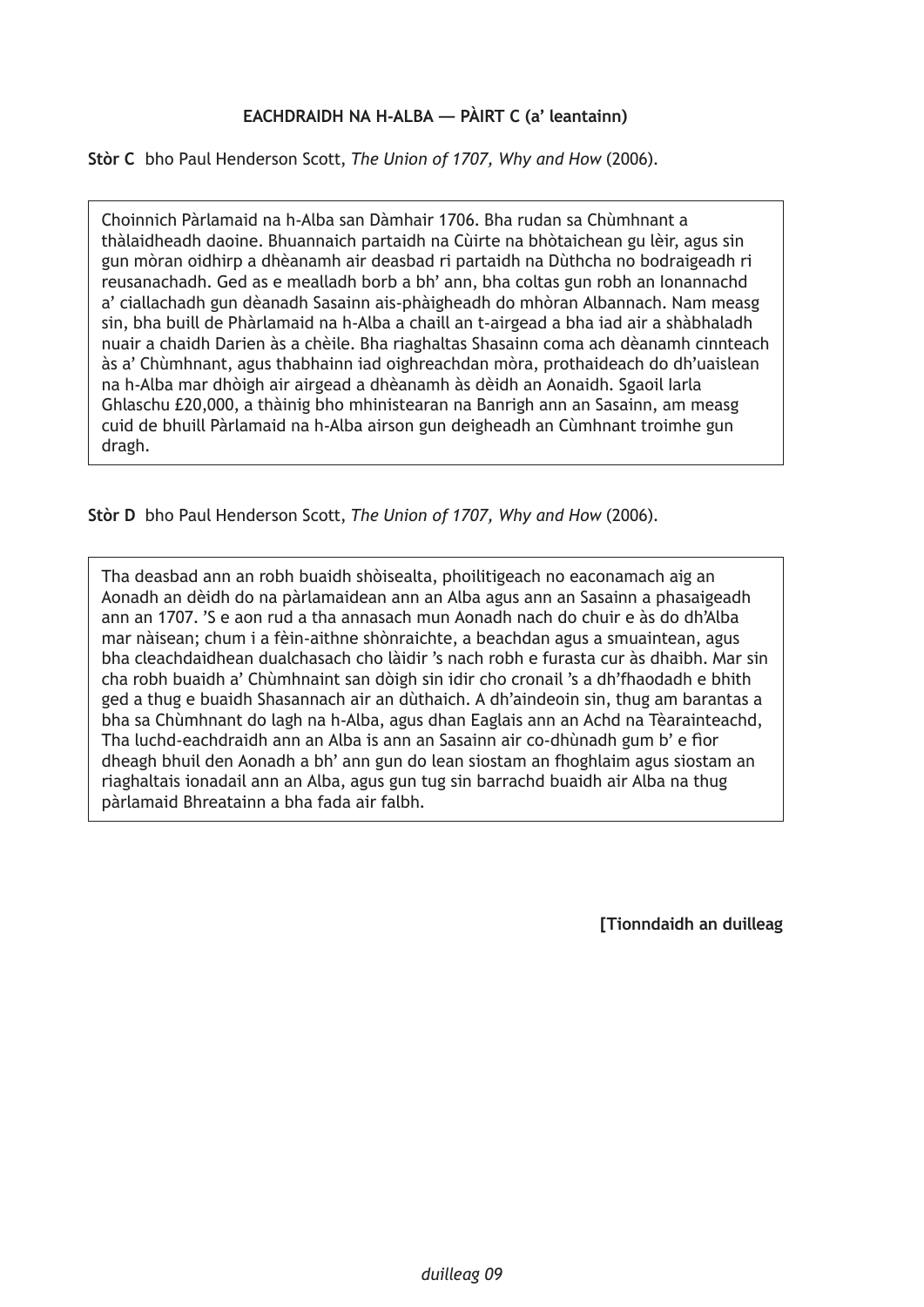# **EACHDRAIDH NA H-ALBA — PÀIRT C (a' leantainn)**

# **Feuch air a h-UILE ceist a leanas.**

| 9.  | Dèan measadh air dè cho feumail 's a tha Stòr A mar fhianais air tachartasan a<br>dh'adhbharaich gun robh an càirdeas ri Sasainn a' dol bhuaithe.      | 8  |
|-----|--------------------------------------------------------------------------------------------------------------------------------------------------------|----|
|     | Ann a bhith a' tighinn gu co-dhùnadh bu chòir dhut iomradh a thoirt air                                                                                |    |
|     | an tùs agus air an amas a bha 's dòcha aig an stòr<br>susbaint an stòir<br>d' fhiosrachadh fhèin.<br>$\bullet$                                         |    |
| 10. | Mìnich na h-adhbharan airson gun robh argamaidean ann airson agus an aghaidh<br>aonadh ri Sasainn.                                                     | 8  |
|     | 11. Dè uiread 's a tha Stòr A agus Stòr B a' nochdadh mu na diofar mhìneachaidhean a<br>th' ann air mar a phasaig Pàrlamaid na h-Alba Achd an Aonaidh? | 10 |
|     | Cleachd an stòr agus d'fhiosrachadh fhèin.                                                                                                             |    |
| 12. | Dè cho slàn 's a tha Stòr D a' mìneachadh buaidh an aonaidh, gu 1740?<br>Cleachd an stòr agus d'fhiosrachadh fhèin.                                    | 10 |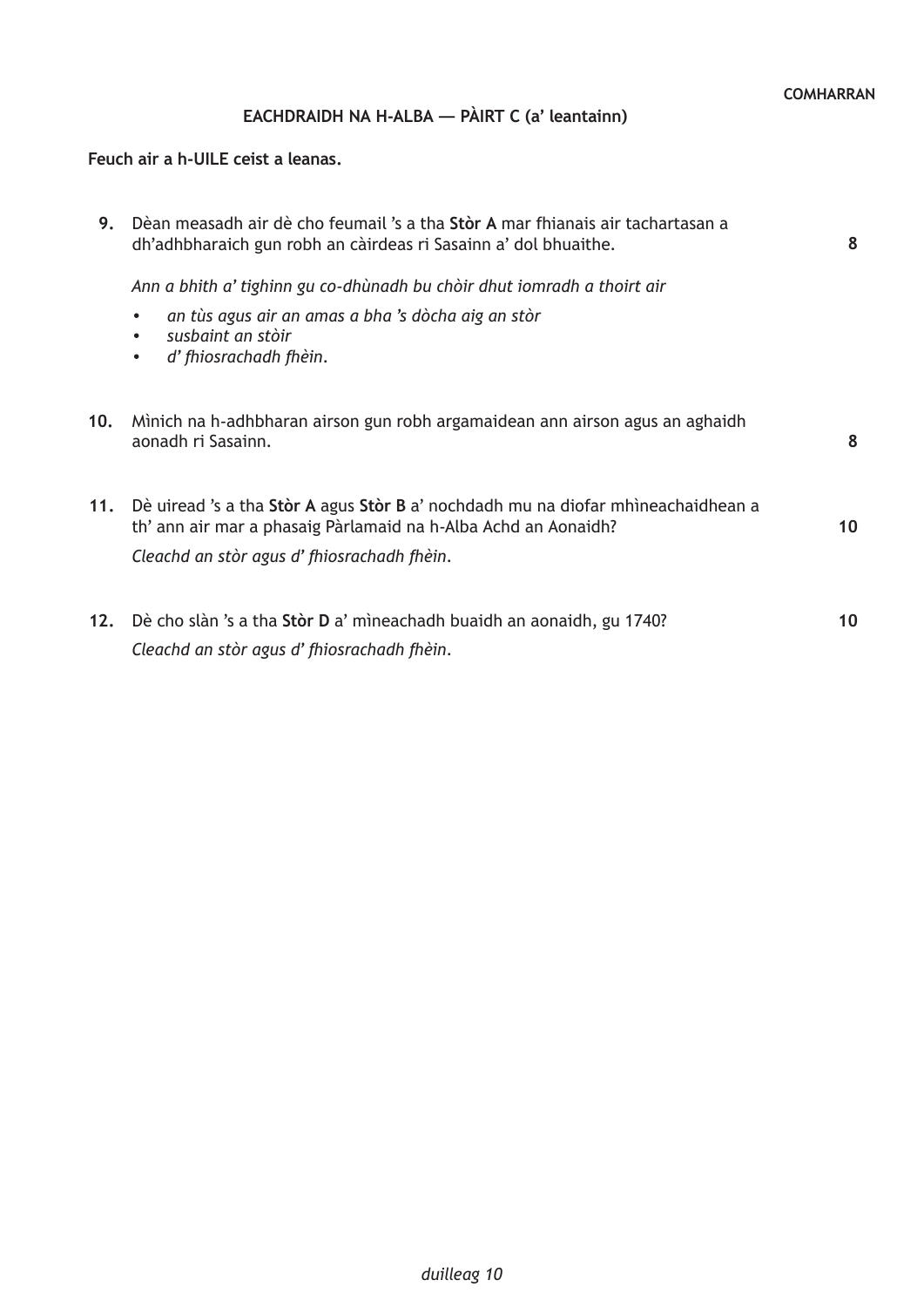### **PÀIRT D — Imrich agus ìmpireachd, 1830–1939**

**Dèan sgrùdadh air na stòran gu h-ìosal agus feuch a h-UILE ceist a tha a' tighinn às an dèidh.**

**Stòr A** bho artaigil air eilthireachd a sgrìobh deasaiche an *Chambers' Journal*, iris-sheachdain Albannach a bha mòr-chòrdte, bho 1872.

Tha eilthirich à Alba fhathast dèidheil air Canada oir tha cothroman an sin nach eil ann an Alba dha na daoine. Tha mòran Albannach às a' Ghàidhealtachd mar-thà air an cothrom a ghabhail a dhol a dh'fhuireach a dh'àiteachan mar Ontario agus Alba Nuadh. Fhuair iad sin buannachd bho bhith tapaidh gu leòr airson leum air bòrd tè de na bàtaichean a bha a' dol a Chanada. Thèid aig tuathanaich eòlach agus luchd-obrach le sgilean àiteachais air fada a bharrachd a chosnadh air taobh eile a' chuain na choisinneas iad an seo aig an dachaigh. Chan e seo an aon rud a tha tarraingeach mu eilthireachd a Chanada, ach cuideachd cho dàimheil 's cho nàbaidheil 's a tha e a bhith a' fuireach còmhla ri Albannaich eile a tha mar-thà air eilthireachd a dhèanamh agus a tha air coimhearsnachdan làidir Albannachd a stèidheachadh. 'S e an tarraing as motha a th' ann gum faod na daoine as bochda a bhith cinnteach gum faigh iad fearann agus gun coisinn iad gu leòr airson bith-beò a bhith aca agus an clann a bhith cofhurtail.

**Stòr B** bho Malcolm Prentis, *The Scots in Australia* (2008).

San noidheamh linn deug agus san fhicheadamh linn, bha an t-uabhas de dh'Albannaich ag obair ann an tuathanachas chaorach is chruidh, gu h-àraidh air taobh an ear Astràilia. Bha na h-Albannaich air chomas an t-teòlas agus na cleachdaidhean a bh' aca a chur gu feum ann a bhith a' leasachadh an fhearainn ùir. Bha iad cuideachd ge-tà air chomas, agus deònach, fàs suas ri bàrr ùr leithid siùcar no ri modhan-obrach ùr mar uisgeachadh airson barrachd prothaid a dhèanamh. Bha mèinnearan cuideachd am measg nan eilthireach Albannach a chaidh a dh'Astràilia. B' ann ann am mèinneadh guail a bu mhotha a bha iad seach ann am mèinneadh copair is staoin no tiona a bha a' cur ri eaconamaidh Astràilia. Dh'fhuirich a' mhòr-chuid de dh'Albannaich nan Clèirich. Mar sin b' e an Eaglais Chlèireach an cleachdadh Albannach a bu chudromaiche a thugadh a dh'Astràilia, agus bhiodh buaidh aice air iomadh pàirt de dhòigh-beatha Astràilia. Bha Albannaich agus Clèirich cudromach ann an teagasg sna sgoiltean agus chaidh mòran àrd-sgoiltean Clèireach a stèidheachadh ann a' Victoria.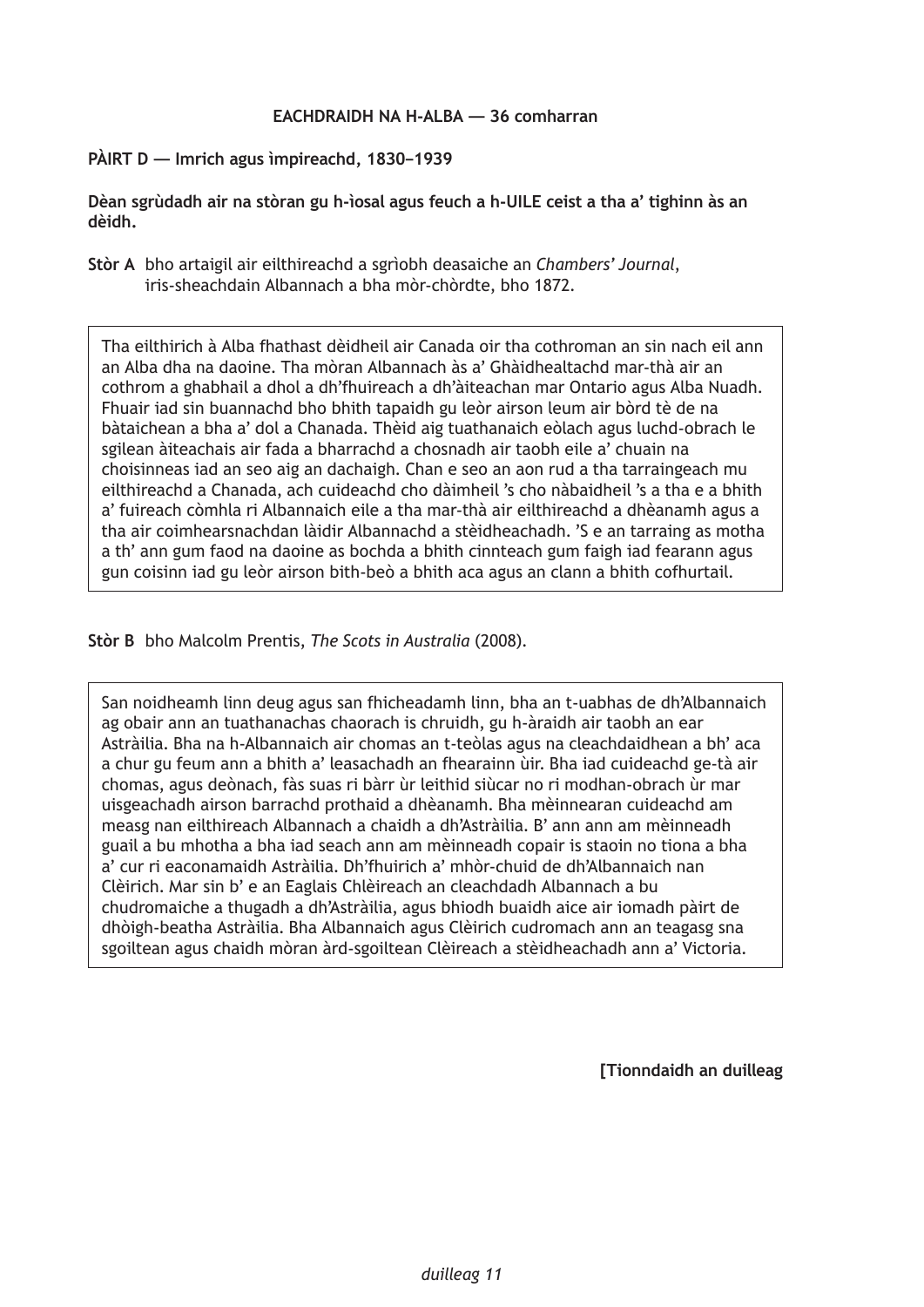## **EACHDRAIDH NA H-ALBA — PÀIRT D (a' leantainn)**

**Stòr C** bho John H.G. Mackenzie-Smith, *The Scottish presence in the Moreton Bay District 1841–1859* (1999).

Bha grunn de dh'Albannaich ainmeil nach robh buileach soirbheachail ann a bhith a' coileanadh nan amasan eaconamach aca ann am Moreton Bay ann an Astràilia. Bha Evan Mackenzie ag iarraidh slighe mhalairt dhìreach ri Lunnainn, ach dh'fhàillig an t-amas sin nuair a thuit siostam taic Alba is nan Colonaidhean às a chèile. Dh'adhbharaich sin gun do thill MacCoinnich a dh'Alba ann an 1846 far an do ghabh e Iarlachd Chùil Challaidh. Ghlèidh e sin gus an do chaochail e ann an 1883 agus chaidh an tiotal à bith an uair sin. Stèidhich Albannach eile, W.A. Duncan, clàr air an robh an t-ainm Duncan's Weekly Register, of Politics, Facts and General Literature san Iuchar 1843. Chaill e mòran airgid air sgàth nan sguatairean bho dheas an dèidh dha artaigilean naidheachd fhoillseachadh a' toirt taic dha na riaghailtean fearainn mì-chòrdte aig an Riaghladair Sir George Gipps. Am measg nan sguatairean aig tuath, bha staid an àite-fuirich air an tuathanas aig James Ivory ann an 1851 coltach ri fail-mhuice. Bha seo na eisimpleir neo-chumanta air dìth comais Alba tuathanas stuic a stèidheachadh an dèidh faisg air deich bliadhna.

#### **Stòr D** bho T.M. Devine, *To the Ends of the Earth: Scotland's Global Diaspora,1750–2010* (2012).

An oidhche mus do thòisich an Cogadh Mòr, bha inbhe bharraichte aig Alba air feadh an t-saoghail. Bha buaidh chruinneil fhathast aig a' ghnìomhachas togail-bhàtaichean. Ghlèidh Alba an inbhe gun shamhail sin, agus ann an 1914 bha gàrraidhean-togail Chluaidh a' togail faisg air a' chòigeamh cuid de mhach-chur an t-saoghail. Cuideachd, bha gnìomhachasan a' ghuail, an stàilinn, an iarainn is an einnseanaireachd a' fastadh còrr is cairteal de luchd-obrach na h-Alba, agus bha iad sin uile an eisimeil cothrom air margaidhean na h-Ìmpireachd thall-thairis. Cha b' e a-mhàin na gnìomhachasan troma air taobh an iar na h-Alba a bha an urra ri margaidhean air feadh an t-saoghail. Bha seactoran dèanaimh eile – bratan-ùrlair, snàthainn agus aodach-clòimhe — air feadh na dùthcha bho na Crìochan gu ceann an ear-thuath na Galltachd — cuideachd an urra ri malairt thall-thairis. Bha na h-Albannaich fhathast nam prìomh fho-chompàirtichean san Ìmpireachd an dèidh 1918, agus bha mòran de dh'Albannaich phroifeiseanta agus meadhan-chlas a' leantainn dhreuchdan san Ìmpireachd.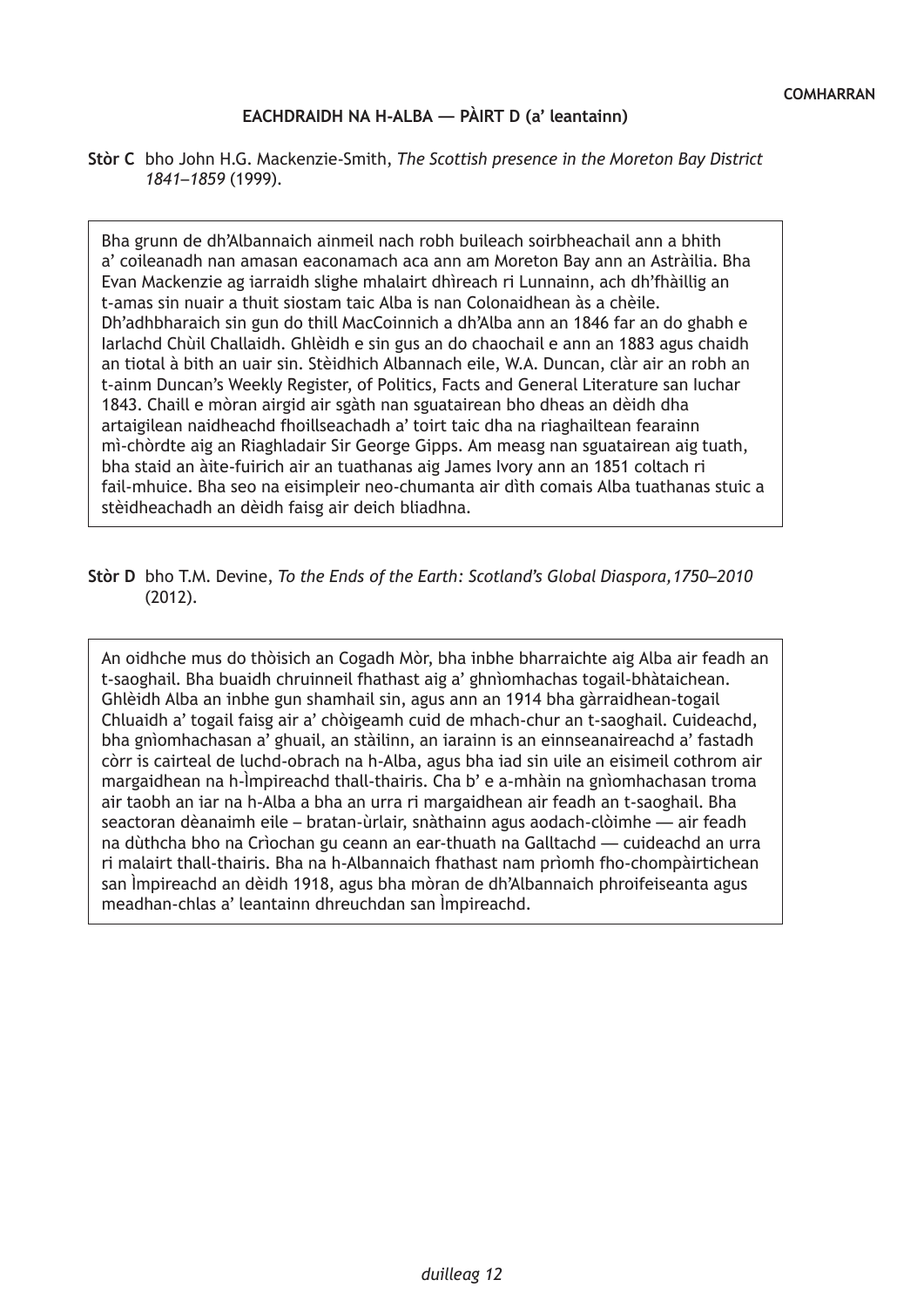# **EACHDRAIDH NA H-ALBA — PÀIRT D (a' leantainn)**

## **Feuch air a h-UILE ceist a leanas.**

| 13. | Dèan measadh air dè cho feumail 's a tha Stòr A mar fhianais air na factaran tarraing<br>chuir ri eilthireachd nan Albannach, 1830–1939.                                             | 8  |
|-----|--------------------------------------------------------------------------------------------------------------------------------------------------------------------------------------|----|
|     | Ann a bhith a' tighinn gu co-dhùnadh bu chòir dhut iomradh a thoirt air                                                                                                              |    |
|     | an tùs agus air an amas a bha 's dòcha aig an stòr<br>$\bullet$<br>susbaint an stòir<br>d' fhiosrachadh fhèin.<br>$\bullet$                                                          |    |
| 14. | Mìnich na h-adhbharan airson gun do dh'fhiosraich buidhnean in-imrichean ann an<br>Alba diofar shuidheachaidhean.                                                                    | 8  |
| 15. | Dè uiread 's a tha Stòran B agus C a' sealltainn mu na diofar mhìneachaidhean air a'<br>bhuaidh eaconamach a bh' aig Albannaich air na dùthchannan dhan do rinn iad<br>eilthireachd? | 10 |
|     | Cleachd an stòr agus d'fhiosrachadh fhèin.                                                                                                                                           |    |
|     | 16. Dè cho slàn 's a tha Stòr D a' mìneachadh buaidh imrich agus impireachd air Alba?<br>Cleachd an stòr agus d'fhiosrachadh fhèin.                                                  | 10 |
|     |                                                                                                                                                                                      |    |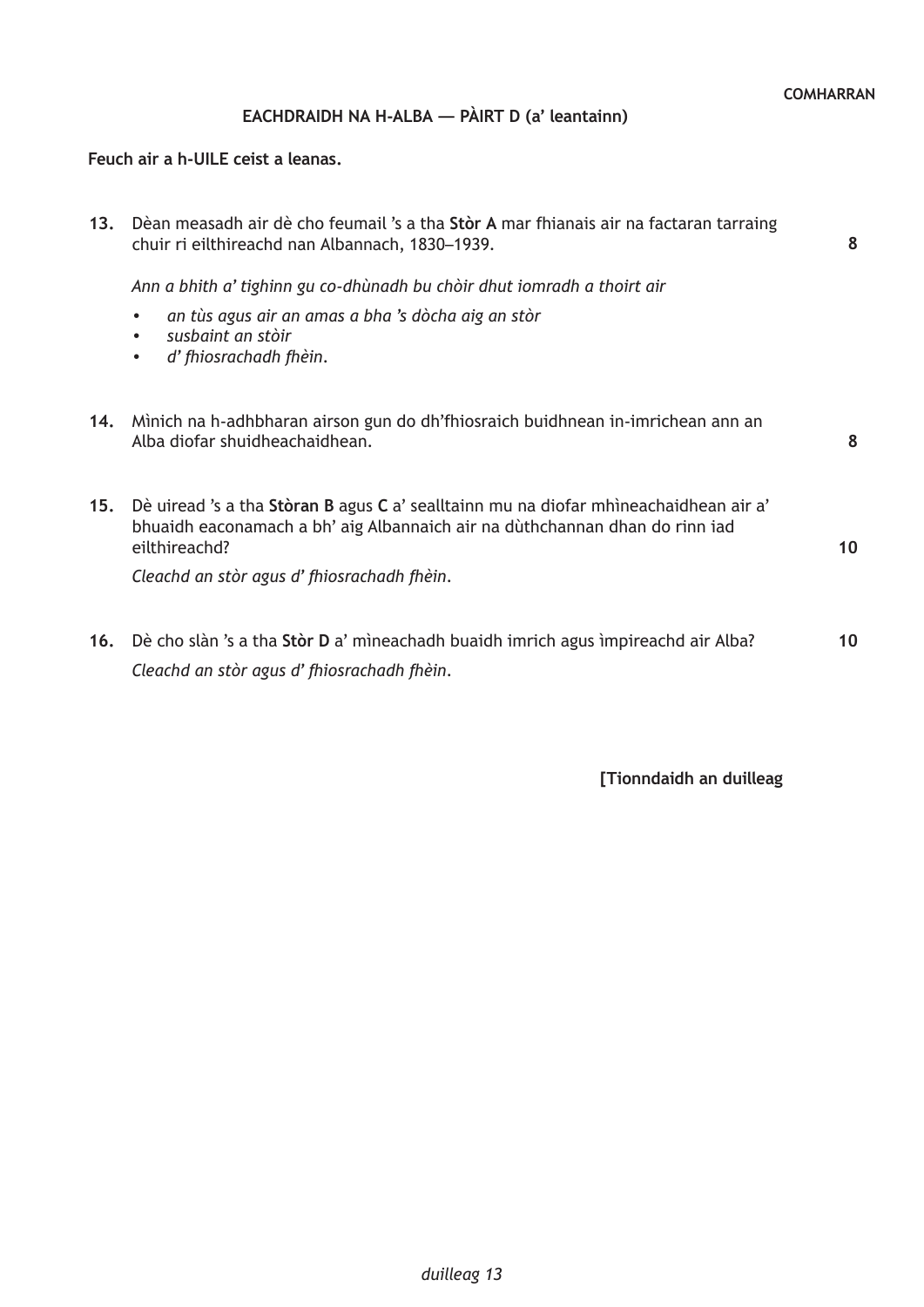### **PÀIRT E — Buaidh a' Chogaidh Mhòir, 1914–1928**

**Dèan sgrùdadh air na stòran gu h-ìosal agus feuch a h-UILE ceist a tha a' tighinn às an dèidh.**

**Stòr A** bhon leabhar-latha aig Private MacPherson, 9mh Royal Scots, 21mh Iuchar 1916.

Chaidh sinn tro bhaile Mametz a bha air a sgrios. Nan sìneadh an sin bha an 6mh *Argylls and Forth Garrison Artillery*. Bha fàileadh gas-dheur fhathast ann an dèidh bomadh nan Gearmailteach agus bha ar sùilean goirt agus fliuch le deòir. Chaidh sinn seachad air crois mhòr fhiodha a bha na Gearmailtich air a chur suas air cnoc far an robh cuid dhiubh air an tiodhlacadh. Thòisich sligean a' frasadh a-nuas oirnn. Cha chluinneadh tu ach am fuaim aca a' tighinn faisg agus, an uair sin, toirm mòr nan spreadhaidhean. Lean sinn air adhart gu luath, agus fhuair sinn faochadh nuair a bha sinn seachad air a' bhalla-casg agus meadhanach sàbhailte. Chaidh ar cur an uair sin an àite na Roinne a dh'fhuiling call mòr nuair a rinn iad oidhirp neo-shoirbheachail air High Wood a ghlacadh.

**Stòr B** bho J.D. Mackie, A History of Scotland (1964).

Bha buaidh mhòr, agus buaidh a bha an ìre mhath mì-fhortanach, aig a' chogadh air eaconamaidh na h-Alba oir bha e a' ciallachadh gun do lean Alba oirre an eisimeil raon cumhang de ghnìomhachasan. Bha e na laigse san eaconamaidh air a' cheann thall gun robh i air tighinn gu bhith ro mhòr an eisimeil gnìomhachas traidiseanta obair nam meatailtean troma (agus mèinneadh a' ghuail a bha a' dol an cois sin) agus air aodach-fighte garbh. Bha an Cogadh Mòr na chogadh san robh sabaid le gunnachan-mòra ann an àitichean san robh feachdan mòra de shaighdearan-coise air siostam farsaing de thrainnsichean a chladhach dhaibh fhèin. Bha sin a' ciallachadh gun robh iarraidh mhòr air bathar trom iarainn is stàilinn agus aodach-fighte garbh. Nuair a thòisich a' Ghearmailt a' sabaid gu mòr le bàtaichean-aigeil ann an 1917, bha Breatainn air an t-uabhas de bhàtaichean marsanta a chall, ach chaidh e na bu mhiosa buileach a-nis. Bha riaghaltas Bhreatainn a' cur feum air a h-uile bàta a thogadh gàrraidhean Chluaidh. Air an taobh an ear aig deireadh a' chogaidh, bha Linne Fhoirthe na phrìomh ionad airson càradh is seirbheiseachadh a' Phrìomh Chabhlaich. Cha b' ann air bunait eaconamach idir a chaidh tòrr den obair seo a dèanamh.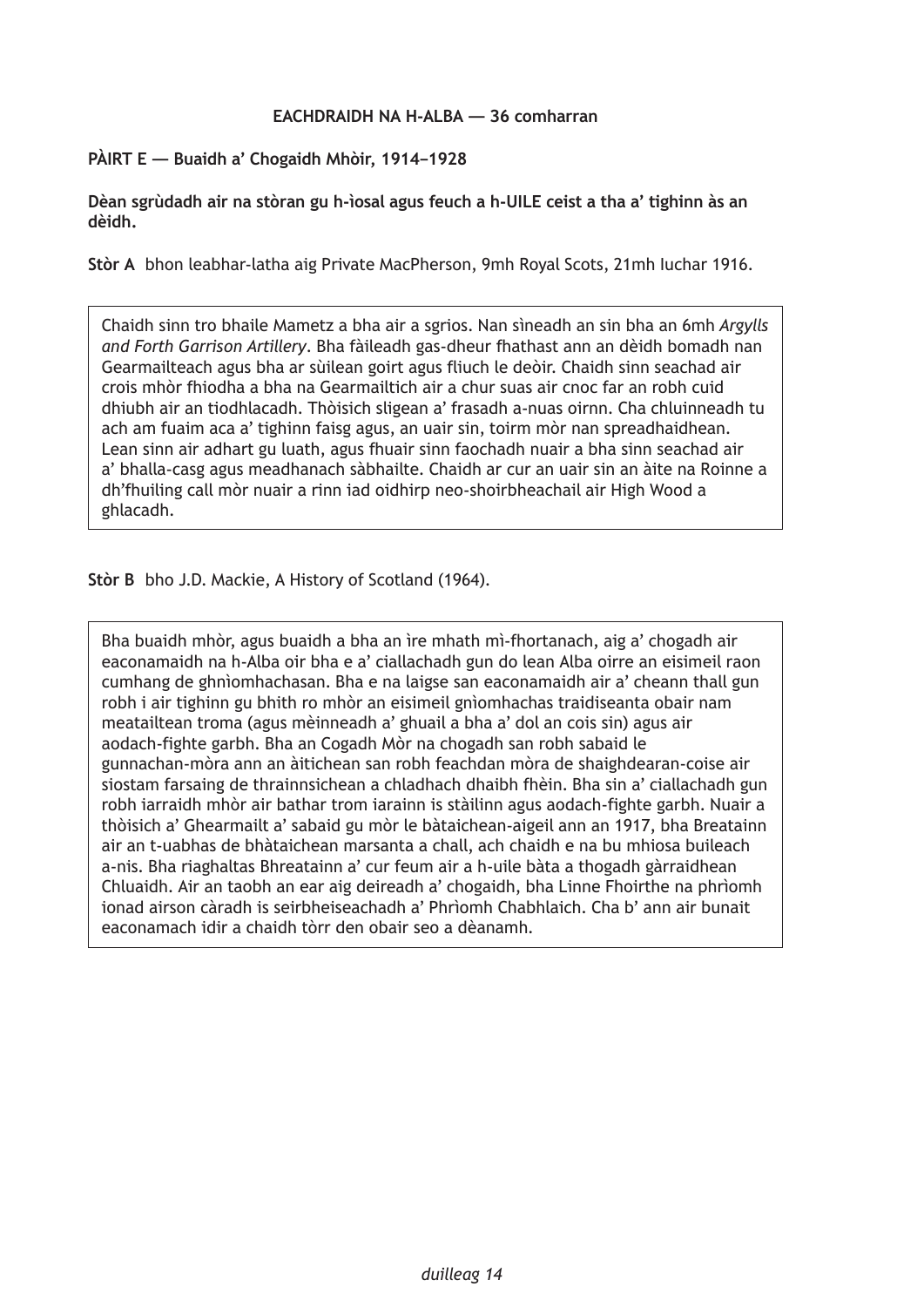### **EACHDRAIDH NA H-ALBA — PÀIRT E (a' leantainn)**

**Stòr C** bho Trevor Royle, *The Flowers of the Forest: Scotland and the First World War* (2006).

Air sgàth feumalachdan a' chogaidh — feum air barrachd bhàtaichean airson uachdar na mara, gu h-àraidh bàtaichean-sgrios le barrachd bhàtaichean marsanta gan call — thòisich linn phrothaideach do ghàrraidhean Chluaidh. Chaidh 481 bàta-cogaidh, le faisg air 760,000 tunna cuideam gu lèir, a thogail eadar 1914 agus 1918. 'S e àireamh mhòr a tha sin, gu h-àraidh nuair a smaoinicheas tu nach eil an àireamh a' gabhail a-steach nam bàtaichean marsanta a bha na phàirt mòr de dh'obair a' chogaidh air Abhainn Chluaidh. Bidh e coltach cuideachd gun tug an cogadh beairteas don sgìre, agus bha sin fìor gu ìre mhòr. Ann am Bruach Chluaidh, thòisich obair fad an latha Disathairne agus obair-oidhche air an t-Sàbaid airson cabhag a chur ris an obair air a' bhàta-dìon Tiger agus air a' bhàta-cogaidh Barham. Aig deireadh a' chogaidh, bha an tuarastal ann an gnìomhachas togail-bhàtaichean air a dhol suas 10 sa cheud. Mar sin bha an tuarastal os cionn atachas àm a' chogaidh.

**Stòr D** bho Neil Oliver, *A History of Scotland* (2010).

Cha fad 's a bu chuimhne do dhuine, b' e am Partaidh Libearalach am partaidh bu mhotha ann an Alba. Ach an dèidh a' chogaidh, bha barrachd ag èisteachd ris a' Phartaidh Làbarach. Ann an 1912 chaidh Conservatives na h-Alba agus Aonachdaich Libearalach na h-Alba còmhla agus b' e sin Partaidh Aonachdach na h-Alba. B' e Conservatives le ainm eile a bha sin, agus dh'fhàs iad glè làidir às dèidh a' Chogaidh Mhòir. Air sgàth 's gun robh mì-thoileachadh ann an Alba sna 1920an, bha barrachd is barrachd de dh'Albannaich den bheachd nach robh gin de na partaidhean poilitigeach a bh' ann a' cur cuideam gu leòr air feumalachdan Alba. Thòisich cuid ag iarraidh sgaradh sna dùthchannan agus chaidh Comann Fèin-riaghladh na h-Alba ath-stèidheachadh ann an 1918. Bho àm ar-a-mach 'Red Clydeside' ann an 1919, bha Albannaich a' faicinn coitcheannas eadar iad fhèin agus daoine lasanta leithid Iain MhicIlleathain.

**[Tionndaidh an duilleag airson an ath cheist**